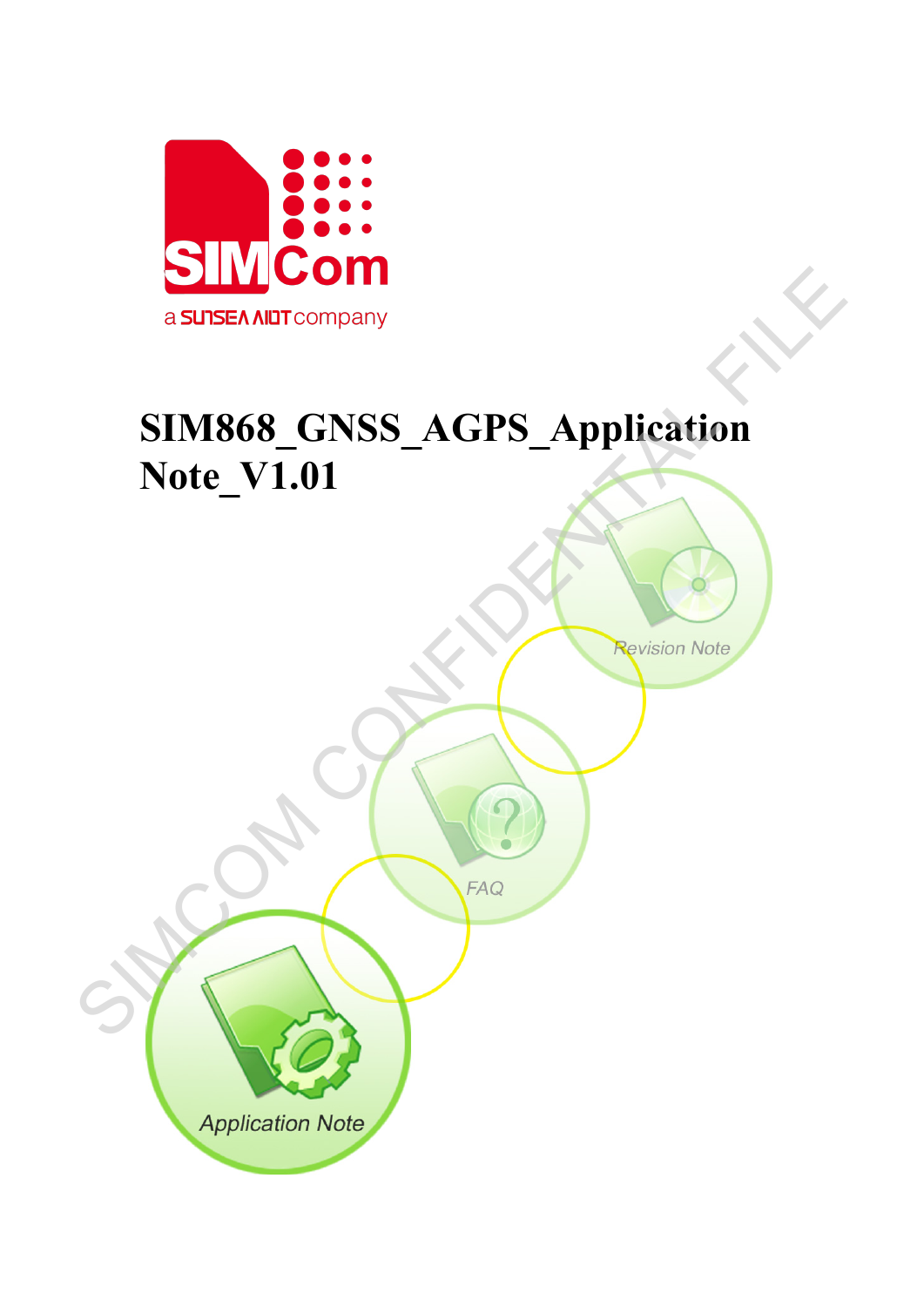

| <b>Document Title:</b>      | SIM868 GNSS AGPS Application Note       |
|-----------------------------|-----------------------------------------|
| <b>Version:</b>             | 1.01                                    |
| Date:                       | 2018-09-25                              |
| <b>Status:</b>              | Released                                |
| <b>Document Control ID:</b> | SIM868 GNSS AGPS Application Note V1.01 |

### **General Notes**

SIMCom offers this information as a service to its customers, to support application and engineering efforts that use the products designed by SIMCom. The information provided is based upon requirements specifically provided to SIMCom by the customers. SIMCom has not undertaken any independent search for additional relevant information, including any information that may be in the customer's possession. Furthermore, system validation of this product designed by SIMCom within a larger electronic system remains the responsibility of the customer or the customer's system integrator. All specifications supplied herein are subject to change. Status:<br>
Referenced Material Tries<br>
Concurrent Control ID: SIMS68\_CNSS\_AGPS\_Application Note\_V1.01<br>
Concurrent Notes<br>
SIMCom offers this information as a service to its usaforms, to support application and engineering<br>
ef

### **Copyright**

This document contains proprietary technical information which is the property of SIMCom Limited., copying of this document and giving it to others and the using or communication of the contents thereof, are forbidden without express authority. Offenders are liable to the payment of damages. All rights reserved in the event of grant of a patent or the registration of a utility model or design. All specification supplied herein are subject to change without notice at any time.

*Copyright © Shanghai SIMCom Wireless Solutions Ltd. 2018*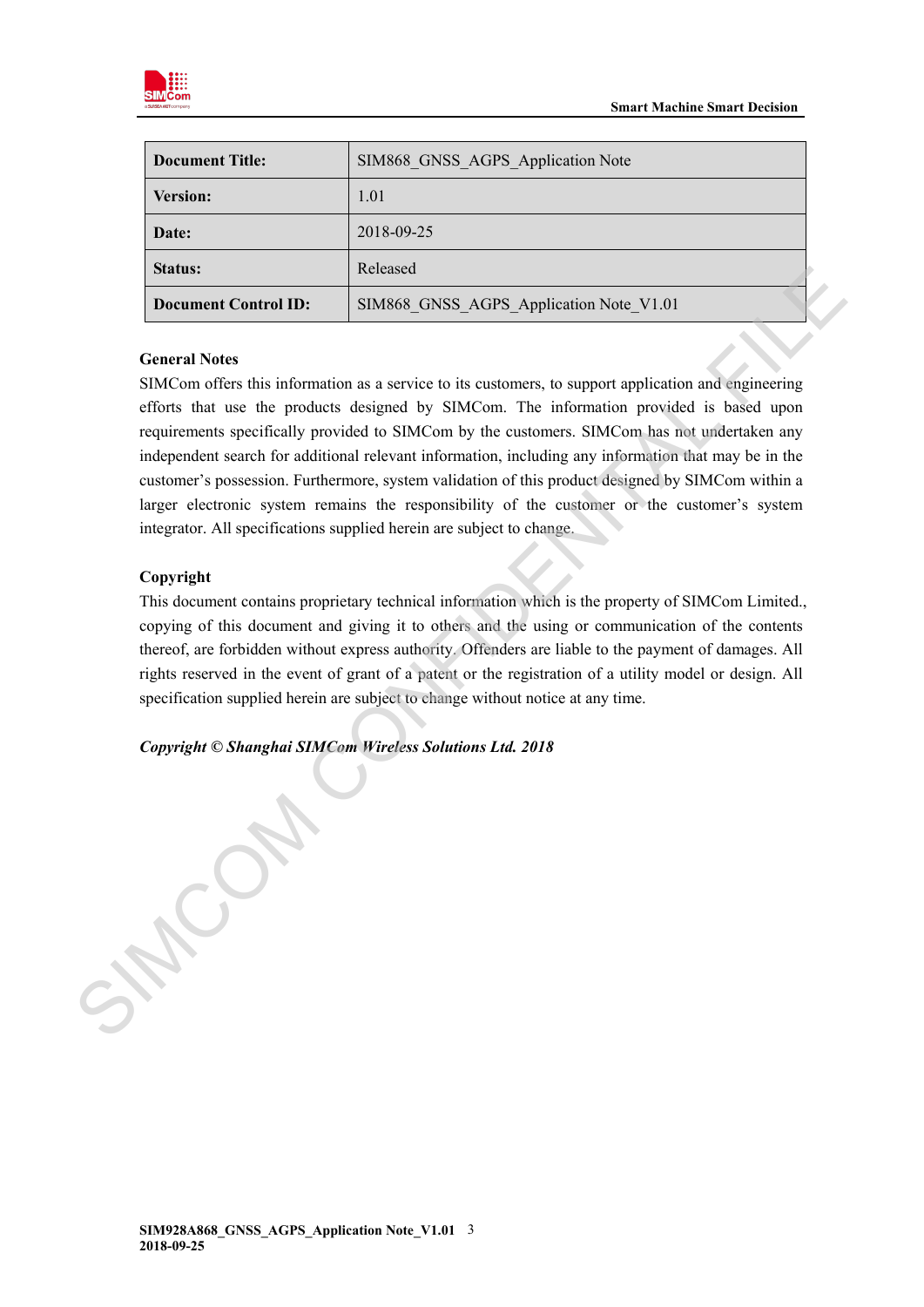

# **Contents**

| LCO |  |
|-----|--|
|     |  |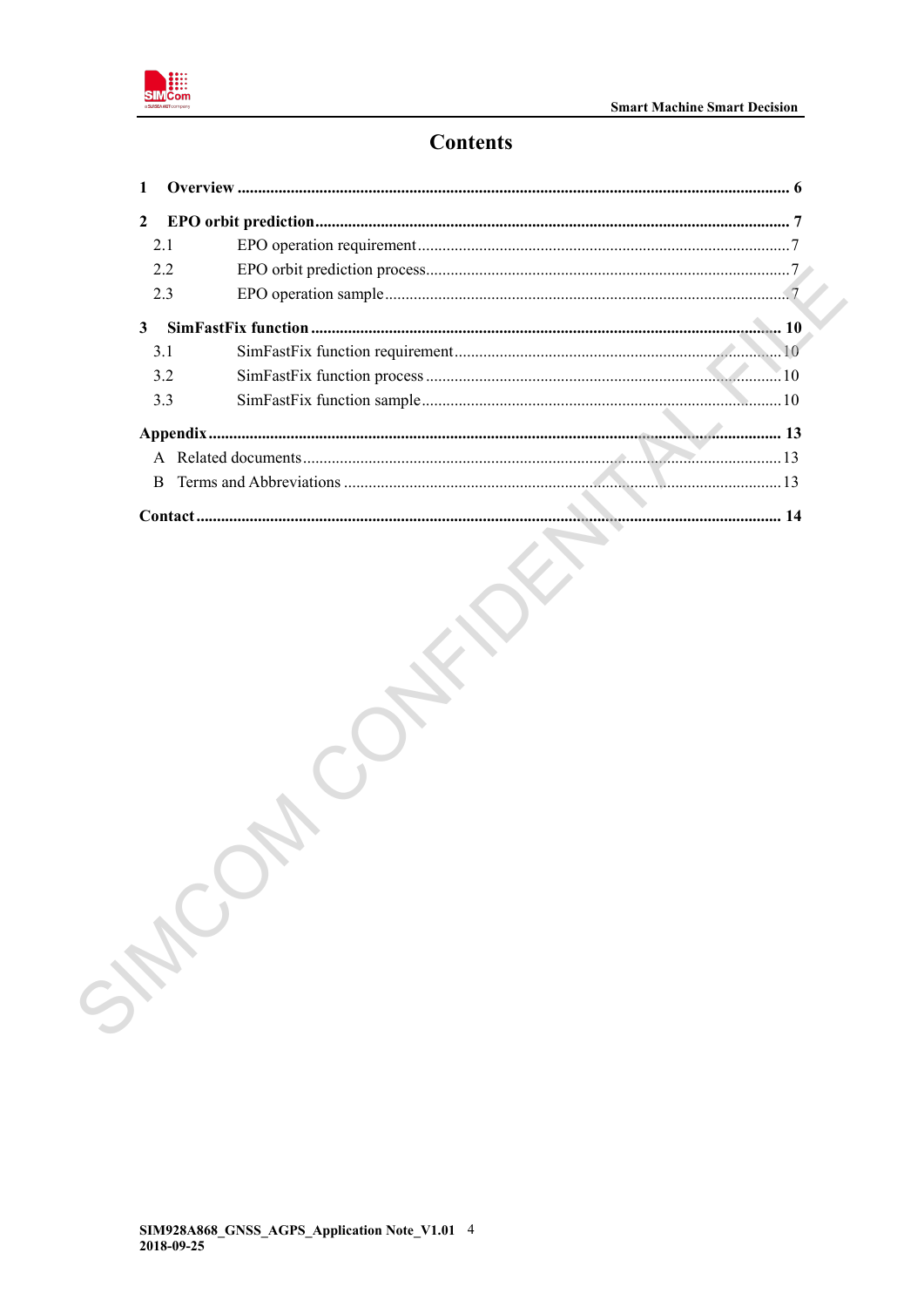

# **Version history**

| Date             |      | <b>Version Description of change</b> | <b>Author</b> |
|------------------|------|--------------------------------------|---------------|
| $2017 - 01 - 03$ | 1.00 | New version                          | Xiping.li     |
| 2018-09-25 1.01  |      | Update all                           | Zhao.wang     |

# **Scope**

This document is a reference for SIM868 GSM+GPS+GLONASS module which is based on MTK platform. Scope<br>
This document is a reference for SIM868 GSM:GPS:GLONASS modale which is based on MTK<br>
This document does not provide information about NMEA\_0183 protocol.<br>
A CONFIDENT CONFIDENT PROPERTY AND RESERVE ON A SAFEKEEPING

This document does not provide information about NMEA\_0183 protocol.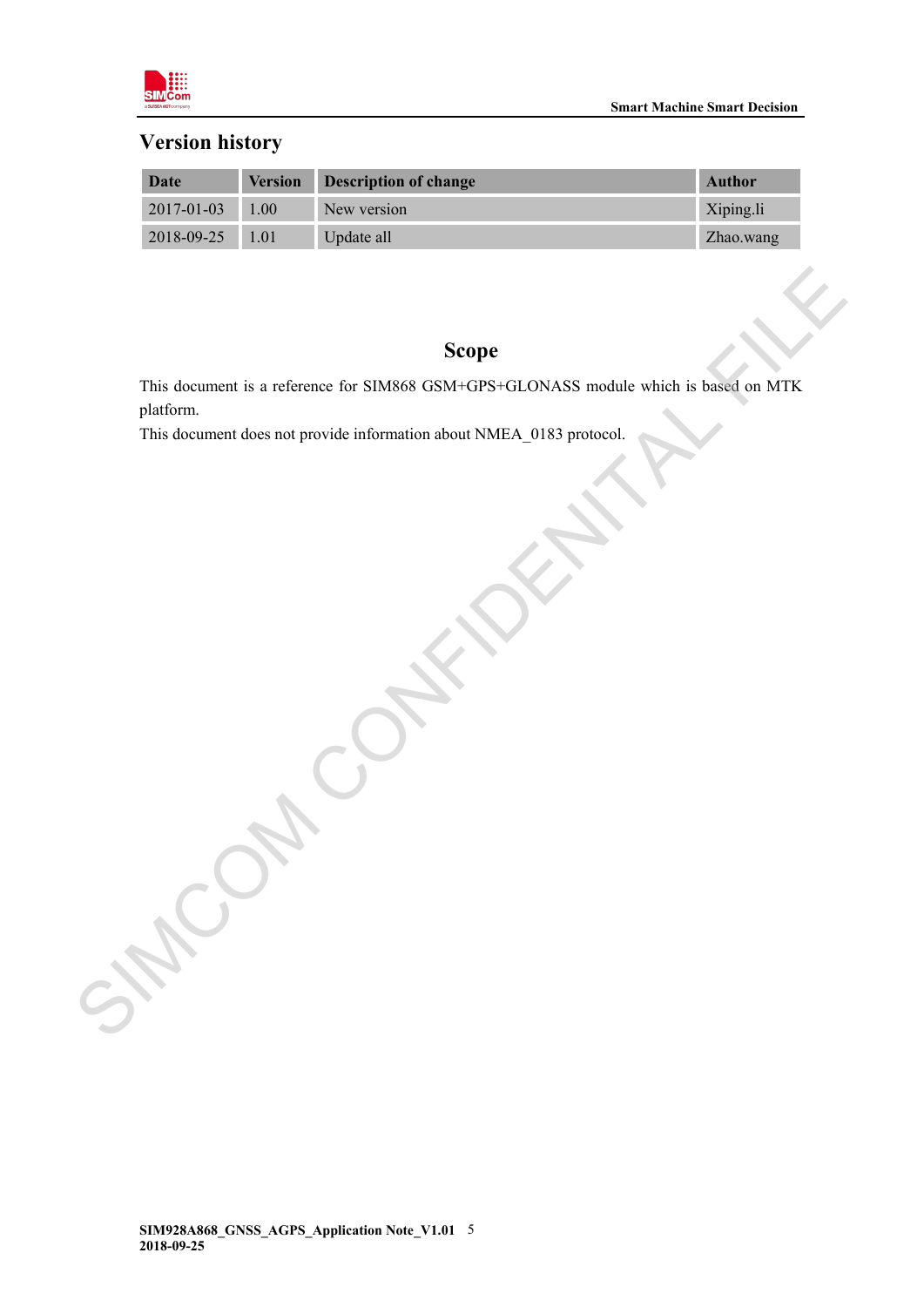

# <span id="page-4-0"></span>**1 Overview**

SIM868 supports 3 kinds of fixing technologies,

- 1) GNSS EASY self-generated orbit prediction, off-line mode.
- 2) GNSS EPO orbit prediction, TTFF could be 10s minimum in open sky.
- 3) SimFastFix function, TTFF could be 5s minimum in open sky.

*Notice:*

- *1) EASY technology is enabled in GNSS standard alone mode by default; first cold start will not help, after warm start, TTFF will be reduced to 15s around. EASY technology only takes 3 days ephemeris data from now on.*
- *2) EPO and SimFastFix technologies require GPS UART interface to be connected to GSM UART2 interface as below. These two technologies will take effect immediately after cold start.*

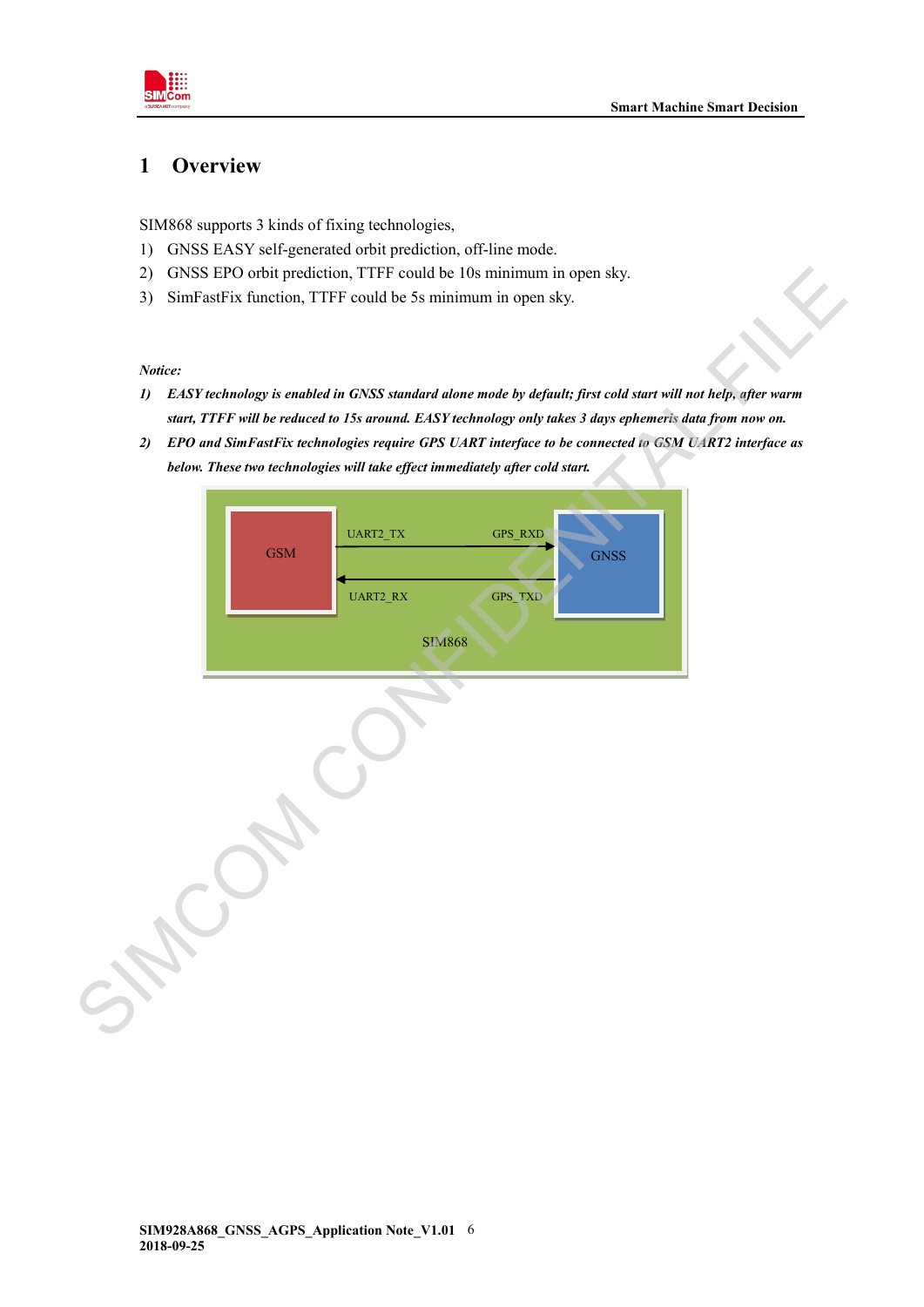

# <span id="page-5-0"></span>**2 EPO orbit prediction**

### <span id="page-5-1"></span>**2.1 EPO operation requirement**

- 1)UTC time is important before EPO data operation, because module will validate EPO data expiration date based on RTC time. You can get real time clock by following ways.
	- a) Network time from cell tower by AT command AT+CLTS=1/AT&W. Next reboot module will get real time clock from network operator if it is supported, and update it to local RTC time which could be shown by command "AT+CCLK? ".
	- b) Network time from NTP server. This will require GPRS service available. And enable SAPBR protocol for NTP function; please refer to document "SIM800 Series NTP Application Note.pdf".
- 2)EPO file from server. User can get MTK EPO file from HTTP server. MTK http server provides EPO files for different days, and updates it every single day. HTTP server address is: http://wepodownload.mediatek.com/EPO\_GPS\_3\_1.DAT 1) UTC time is important before EPO data operation, because module will valid<br>at explorime to start and RTC time. You can get real time clock by following ways.<br>
2) Network time from cell tower by AT command AT+CLTS=1/AT&

### <span id="page-5-2"></span>**2.2 EPO orbit prediction process**

- 1) Make sure module attach GPRS service;
- 2) Synchronize network UTC time;
- 3) Get EPO file from MTK http server and save it to module file system;
- 4) Enable GNSS and pass EPO file to GNSS engine;
- 5) Read GNSS fixing location from GNSS engine.

### *Notice:*

*EPO file should be re-installed after GNSS cold start.*

### <span id="page-5-3"></span>**2.3 EPO operation sample**

In the "Grammar" columns of following tables, input of AT commands are in black, module return values are in blue.

| Grammar                             | <b>Description</b>    |
|-------------------------------------|-----------------------|
| AT+SAPBR=3,1,"CONTYPE","GPRS"<br>OK | Set bearer parameter  |
| AT+SAPBR=3,1,"APN","3GNET"<br>OK    | Set bearer context    |
| $AT+SAPBR=1,1$                      | Active bearer context |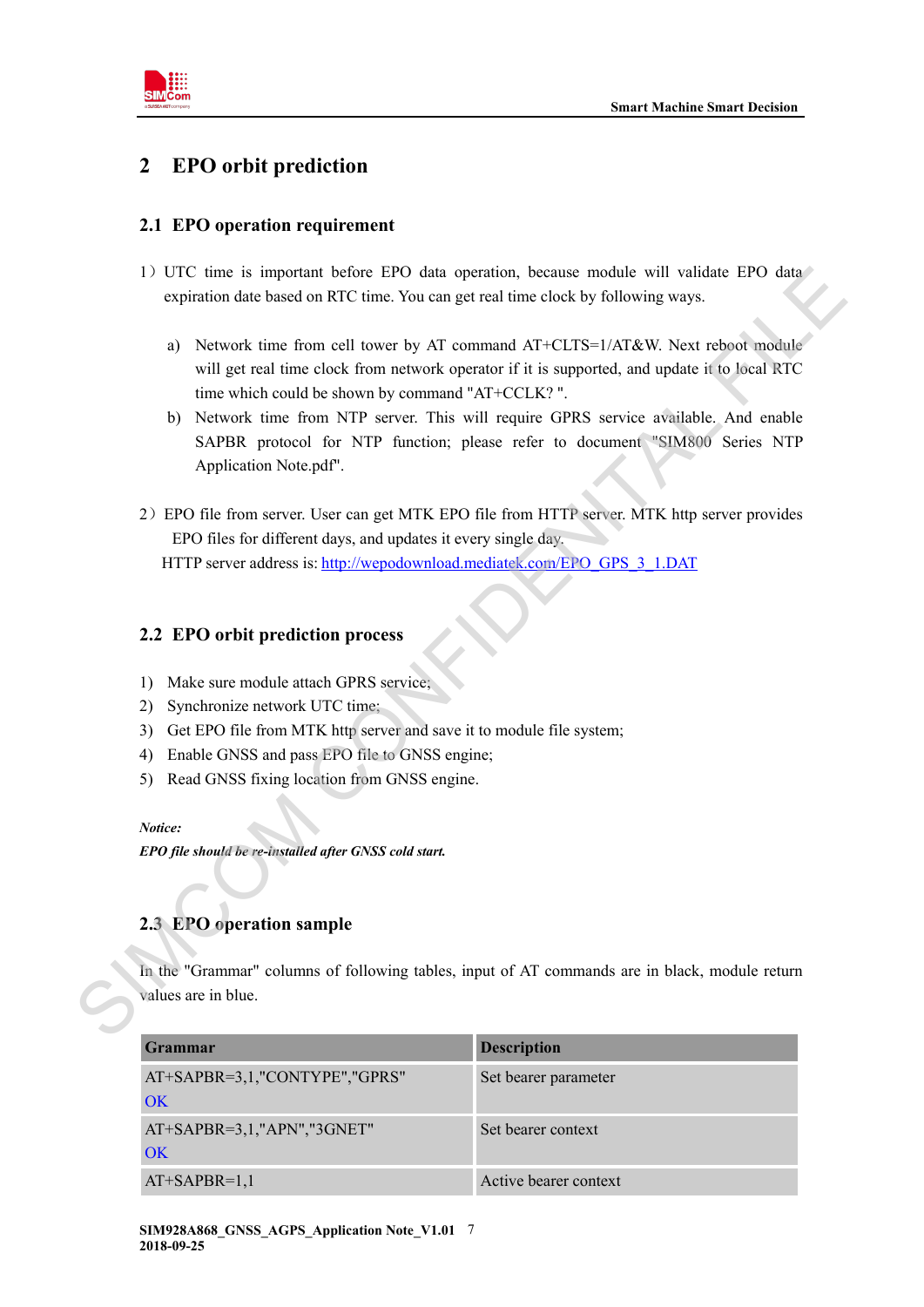

| OK                                                                                                                         |                                                                                                                                       |
|----------------------------------------------------------------------------------------------------------------------------|---------------------------------------------------------------------------------------------------------------------------------------|
| $AT+SAPBR=2,1$<br>+SAPBR: 1,1,"10.1.60.86"                                                                                 | Read bearer parameter                                                                                                                 |
| <b>OK</b>                                                                                                                  |                                                                                                                                       |
| AT+CNTPCID=1<br><b>OK</b>                                                                                                  | Set GPRS Bearer Profile's ID                                                                                                          |
| AT+CNTP="202.112.29.82",32<br><b>OK</b>                                                                                    | Set NTP service URL and local time zone<br>Note: Here's 32 actually represent 32/4=8, which<br>means that eight East region, Beijing. |
| AT+CNTP?<br>+CNTP: 202.112.29.82,32                                                                                        | Read NTP server and time zone parameter                                                                                               |
| <b>OK</b>                                                                                                                  |                                                                                                                                       |
| AT+CNTP<br>OK                                                                                                              | Synchronize Network Time to local<br>Note: Reset NTP service URL and local time zone<br>when it failed                                |
| $+CNTP:1$                                                                                                                  |                                                                                                                                       |
| AT+CCLK?<br>+CCLK: "18/09/25,16:33:15+32"                                                                                  | Read local time                                                                                                                       |
| OK                                                                                                                         |                                                                                                                                       |
| $AT+CGNSSAV=3,3$<br><b>OK</b>                                                                                              | Set HTTP download mode and save EPO to PS                                                                                             |
| AT+HTTPINIT<br><b>OK</b>                                                                                                   | Init HTTP service                                                                                                                     |
| AT+HTTPPARA="CID",1<br><b>OK</b><br>AT+HTTPPARA="URL","http://wepodownload.<br>mediatek.com/EPO GPS 3 1.DAT "<br><b>OK</b> | Set parameters for HTTP session                                                                                                       |
| AT+HTTPACTION=0<br>OK                                                                                                      | Get session start                                                                                                                     |
| +HTTPACTION: 0,200,27648                                                                                                   | Get successfully                                                                                                                      |
| AT+HTTPTERM<br>OK                                                                                                          | Terminate HTTP service                                                                                                                |
| AT+CGNSCHK=3,1<br>+CGNSCHK: 3,1,27648,64<br><b>OK</b>                                                                      | Check EPO file size and validation                                                                                                    |
| AT+CGNSPWR=1<br><b>OK</b>                                                                                                  | Power on GPS                                                                                                                          |
| $AT+CGNSAID=31,1,1$                                                                                                        | Send EPO file to GPS                                                                                                                  |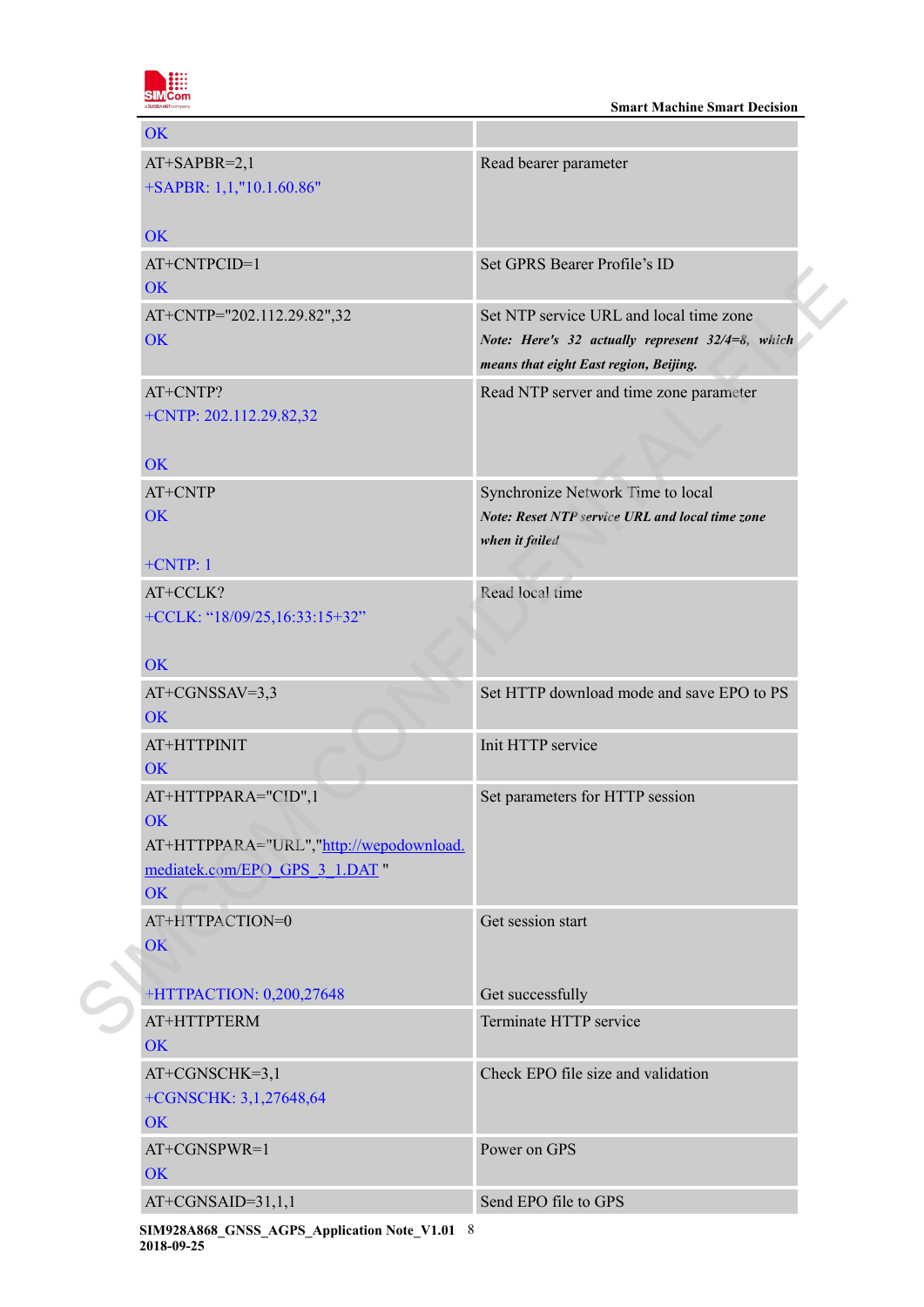

| EPO file has been written to GNSS buffer<br>+CGNSAID: OK<br>successfully<br>Read GPS location data<br>AT+CGNSINF<br>+CGNSINF:<br>1,1,20180925163521.000,31.221303,121.355042<br>,71.900,0.00,45.1,1,,1.0,1.3,0.8,,10,10,,,36,,<br>OK |  |  | OK |  |
|--------------------------------------------------------------------------------------------------------------------------------------------------------------------------------------------------------------------------------------|--|--|----|--|
|                                                                                                                                                                                                                                      |  |  |    |  |
|                                                                                                                                                                                                                                      |  |  |    |  |
|                                                                                                                                                                                                                                      |  |  |    |  |
|                                                                                                                                                                                                                                      |  |  |    |  |
|                                                                                                                                                                                                                                      |  |  |    |  |
|                                                                                                                                                                                                                                      |  |  |    |  |
|                                                                                                                                                                                                                                      |  |  |    |  |
|                                                                                                                                                                                                                                      |  |  |    |  |
| SHCOH                                                                                                                                                                                                                                |  |  |    |  |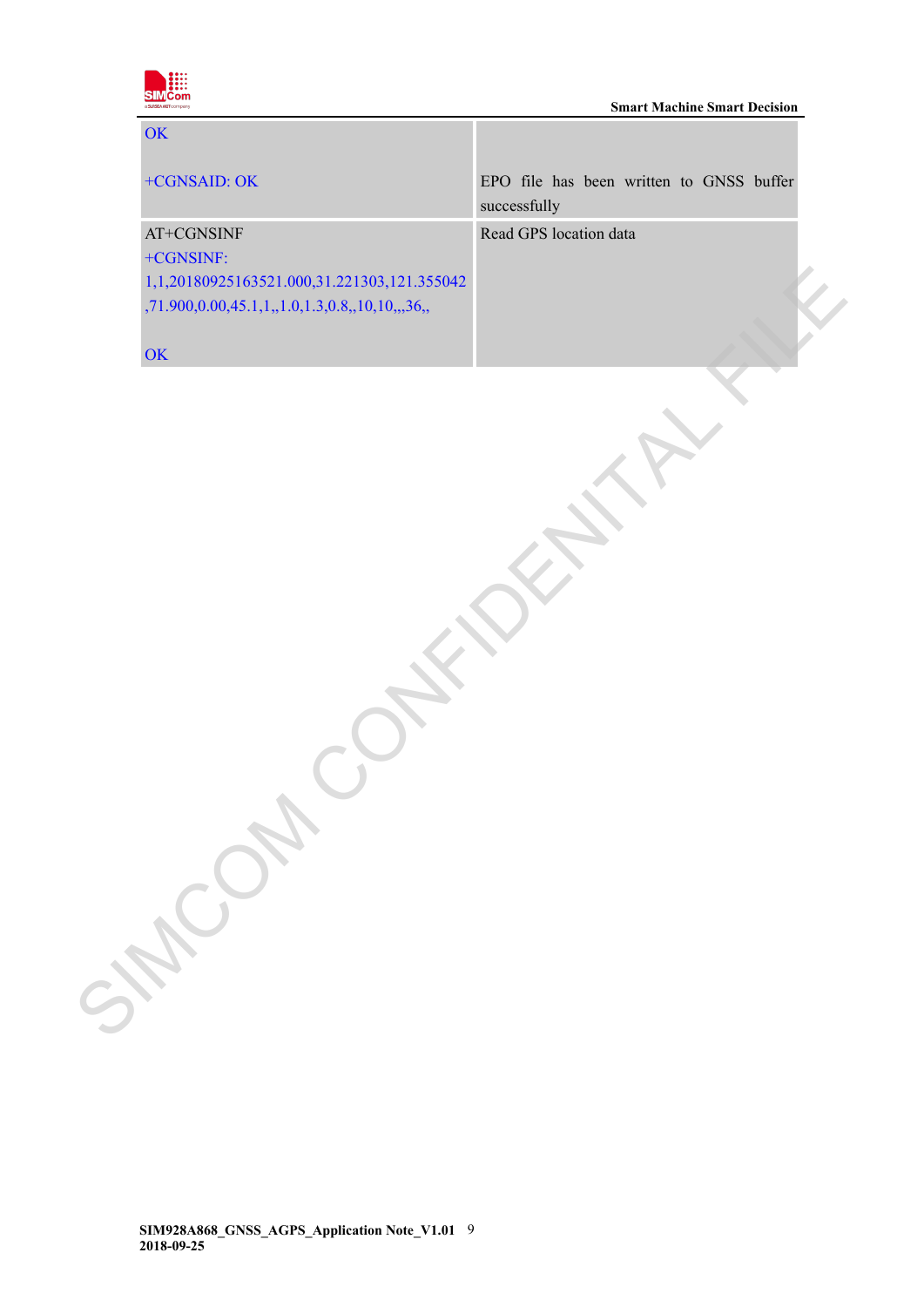

# <span id="page-8-0"></span>**3 SimFastFix function**

### <span id="page-8-1"></span>**3.1 SimFastFix function requirement**

There have three necessary requirements for SimFastFix function.

- 1) UTC time, as mentioned in section 2 above.
- 2) Reference location. Module supports GSM LBS function, this function can feed this reference location to SimFastFix. Also, user can give reference location info by manual with AT command.
- 3) EPO data.

### <span id="page-8-2"></span>**3.2 SimFastFix function process**

- 1) Make sure module attach GPRS service;
- 2) Synchronize network UTC time;
- 3) Feed reference location longitude/latitude by LBS function or by manual (AT+CRFLOC);
- 4) Get EPO file from MTK http server and save it to module file system;
- 5) Enable GNSS and pass EPO file to GNSS engine;
- 6) Read GNSS fixing location from GNSS engine.

### *Notice:*

- *a) EPO file should be re-installed after GNSS cold start.*
- *b) Reference location buffer will be cleared after command AT+CGNSAID. So this location info should be flesh and feed again (by command AT+CLBS or AT+CRFLOC) every time before GNSAID action.*

### <span id="page-8-3"></span>**3.3 SimFastFix function sample**

| UTC time, as mentioned in section 2 above.<br>1)<br>Reference location. Module supports GSM LBS function, this function can feed this reference<br>2)<br>location to SimFastFix. Also, user can give reference location info by manual with AT command.<br>EPO data.<br>3)<br>3.2 SimFastFix function process<br>Make sure module attach GPRS service;<br>1)<br>Synchronize network UTC time;<br>2)<br>Feed reference location longitude/latitude by LBS function or by manual (AT+CRFLOC);<br>3)<br>Get EPO file from MTK http server and save it to module file system;<br>4)<br>Enable GNSS and pass EPO file to GNSS engine;<br>5)<br>Read GNSS fixing location from GNSS engine.<br>6)<br>Notice:<br>EPO file should be re-installed after GNSS cold start.<br>a)<br>Reference location buffer will be cleared after command AT+CGNSAID. So this location info should be flesh<br>b)<br>and feed again (by command $AT+CLES$ or $AT+CRELOC$ ) every time before GNSAID action.<br>3.3 SimFastFix function sample |  |
|-----------------------------------------------------------------------------------------------------------------------------------------------------------------------------------------------------------------------------------------------------------------------------------------------------------------------------------------------------------------------------------------------------------------------------------------------------------------------------------------------------------------------------------------------------------------------------------------------------------------------------------------------------------------------------------------------------------------------------------------------------------------------------------------------------------------------------------------------------------------------------------------------------------------------------------------------------------------------------------------------------------------------|--|
|                                                                                                                                                                                                                                                                                                                                                                                                                                                                                                                                                                                                                                                                                                                                                                                                                                                                                                                                                                                                                       |  |
|                                                                                                                                                                                                                                                                                                                                                                                                                                                                                                                                                                                                                                                                                                                                                                                                                                                                                                                                                                                                                       |  |
|                                                                                                                                                                                                                                                                                                                                                                                                                                                                                                                                                                                                                                                                                                                                                                                                                                                                                                                                                                                                                       |  |
|                                                                                                                                                                                                                                                                                                                                                                                                                                                                                                                                                                                                                                                                                                                                                                                                                                                                                                                                                                                                                       |  |
|                                                                                                                                                                                                                                                                                                                                                                                                                                                                                                                                                                                                                                                                                                                                                                                                                                                                                                                                                                                                                       |  |
|                                                                                                                                                                                                                                                                                                                                                                                                                                                                                                                                                                                                                                                                                                                                                                                                                                                                                                                                                                                                                       |  |
|                                                                                                                                                                                                                                                                                                                                                                                                                                                                                                                                                                                                                                                                                                                                                                                                                                                                                                                                                                                                                       |  |
|                                                                                                                                                                                                                                                                                                                                                                                                                                                                                                                                                                                                                                                                                                                                                                                                                                                                                                                                                                                                                       |  |
|                                                                                                                                                                                                                                                                                                                                                                                                                                                                                                                                                                                                                                                                                                                                                                                                                                                                                                                                                                                                                       |  |
|                                                                                                                                                                                                                                                                                                                                                                                                                                                                                                                                                                                                                                                                                                                                                                                                                                                                                                                                                                                                                       |  |
|                                                                                                                                                                                                                                                                                                                                                                                                                                                                                                                                                                                                                                                                                                                                                                                                                                                                                                                                                                                                                       |  |
|                                                                                                                                                                                                                                                                                                                                                                                                                                                                                                                                                                                                                                                                                                                                                                                                                                                                                                                                                                                                                       |  |
|                                                                                                                                                                                                                                                                                                                                                                                                                                                                                                                                                                                                                                                                                                                                                                                                                                                                                                                                                                                                                       |  |
|                                                                                                                                                                                                                                                                                                                                                                                                                                                                                                                                                                                                                                                                                                                                                                                                                                                                                                                                                                                                                       |  |
|                                                                                                                                                                                                                                                                                                                                                                                                                                                                                                                                                                                                                                                                                                                                                                                                                                                                                                                                                                                                                       |  |
|                                                                                                                                                                                                                                                                                                                                                                                                                                                                                                                                                                                                                                                                                                                                                                                                                                                                                                                                                                                                                       |  |
|                                                                                                                                                                                                                                                                                                                                                                                                                                                                                                                                                                                                                                                                                                                                                                                                                                                                                                                                                                                                                       |  |
| In the "Grammar" columns of following tables, input of AT commands are in black, module return                                                                                                                                                                                                                                                                                                                                                                                                                                                                                                                                                                                                                                                                                                                                                                                                                                                                                                                        |  |
| values are in blue.                                                                                                                                                                                                                                                                                                                                                                                                                                                                                                                                                                                                                                                                                                                                                                                                                                                                                                                                                                                                   |  |
|                                                                                                                                                                                                                                                                                                                                                                                                                                                                                                                                                                                                                                                                                                                                                                                                                                                                                                                                                                                                                       |  |
| <b>Description</b><br>Grammar                                                                                                                                                                                                                                                                                                                                                                                                                                                                                                                                                                                                                                                                                                                                                                                                                                                                                                                                                                                         |  |
| AT+SAPBR=3,1,"CONTYPE","GPRS"<br>Set bearer parameter                                                                                                                                                                                                                                                                                                                                                                                                                                                                                                                                                                                                                                                                                                                                                                                                                                                                                                                                                                 |  |
| OK                                                                                                                                                                                                                                                                                                                                                                                                                                                                                                                                                                                                                                                                                                                                                                                                                                                                                                                                                                                                                    |  |
|                                                                                                                                                                                                                                                                                                                                                                                                                                                                                                                                                                                                                                                                                                                                                                                                                                                                                                                                                                                                                       |  |
|                                                                                                                                                                                                                                                                                                                                                                                                                                                                                                                                                                                                                                                                                                                                                                                                                                                                                                                                                                                                                       |  |
| AT+SAPBR=3,1,"APN","3GNET"<br>Set bearer context<br><b>OK</b>                                                                                                                                                                                                                                                                                                                                                                                                                                                                                                                                                                                                                                                                                                                                                                                                                                                                                                                                                         |  |
|                                                                                                                                                                                                                                                                                                                                                                                                                                                                                                                                                                                                                                                                                                                                                                                                                                                                                                                                                                                                                       |  |
| Active bearer context<br>AT+SAPBR=1,1                                                                                                                                                                                                                                                                                                                                                                                                                                                                                                                                                                                                                                                                                                                                                                                                                                                                                                                                                                                 |  |
| <b>OK</b><br>Read bearer parameter<br>$AT+SAPBR=2,1$                                                                                                                                                                                                                                                                                                                                                                                                                                                                                                                                                                                                                                                                                                                                                                                                                                                                                                                                                                  |  |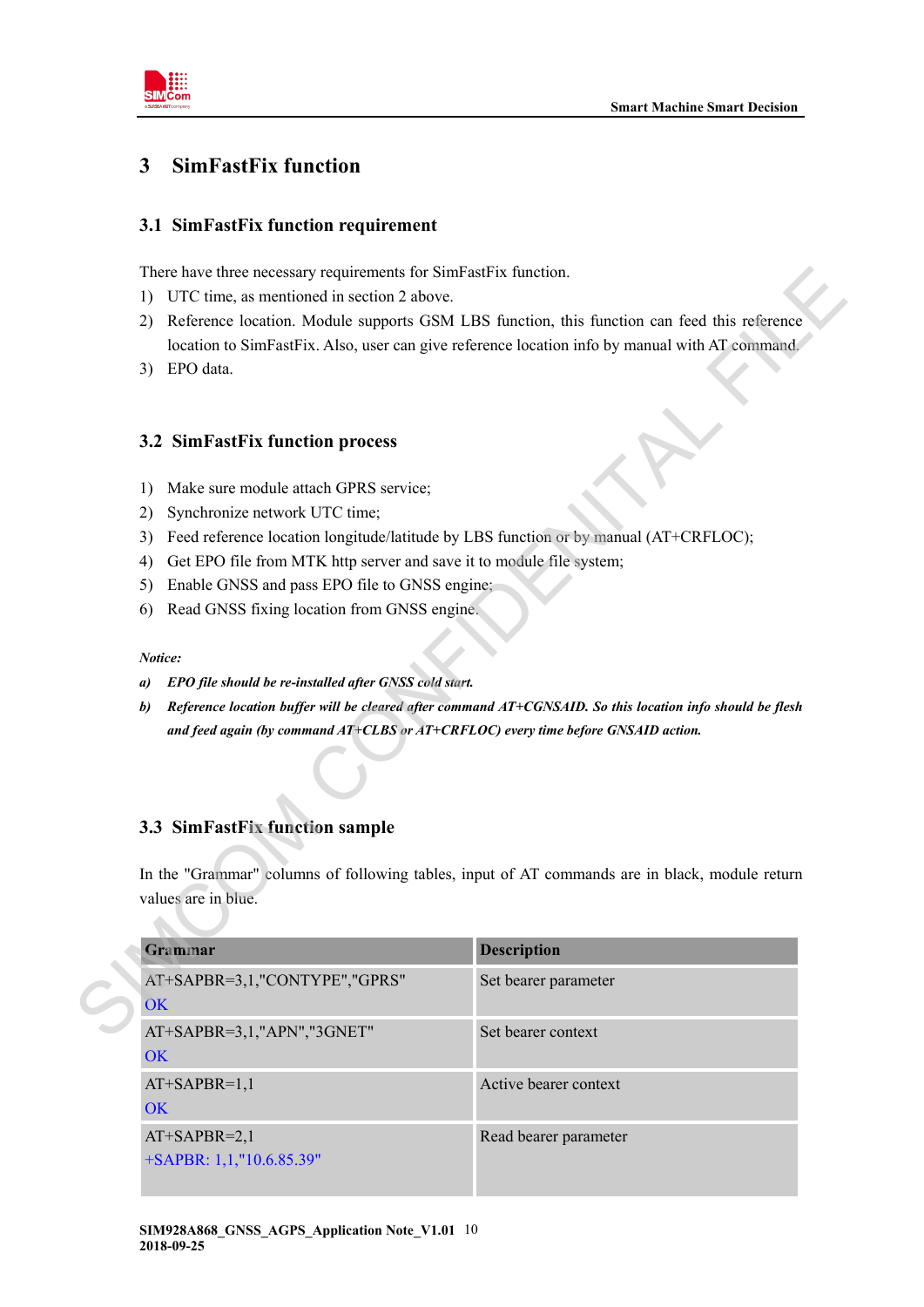

| <b>OK</b>                                                                                                           |                                                                                                                                       |
|---------------------------------------------------------------------------------------------------------------------|---------------------------------------------------------------------------------------------------------------------------------------|
| AT+CNTPCID=1<br><b>OK</b>                                                                                           | Set GPRS Bearer Profile's ID                                                                                                          |
| AT+CNTP="202.112.29.82",32<br>OK                                                                                    | Set NTP service URL and local time zone<br>Note: Here's 32 actually represent 32/4=8, which<br>means that eight East region, Beijing. |
| AT+CNTP?<br>+CNTP: 202.112.29.82,32                                                                                 | Read NTP server and time zone parameter                                                                                               |
| <b>OK</b>                                                                                                           |                                                                                                                                       |
| AT+CNTP<br><b>OK</b>                                                                                                | Synchronize Network Time to local                                                                                                     |
| $+CNTP:1$                                                                                                           |                                                                                                                                       |
| AT+CCLK?<br>+CCLK: "18/09/25,16:45:10+32"                                                                           | Read local time                                                                                                                       |
| <b>OK</b>                                                                                                           |                                                                                                                                       |
| $AT+CLBS=1,1$                                                                                                       | Require LBS info, and module will update this                                                                                         |
| +CLBS: 0,121.358992,31.219811,550                                                                                   | info for reference location automatically.                                                                                            |
| OK                                                                                                                  | Or here feed reference location by command<br>below:<br>AT+CRFLOC="131.220240,21.359977"                                              |
| $AT+CGNSSAV=3,3$<br><b>OK</b>                                                                                       | Set HTTP download mode and save EPO to PS                                                                                             |
| AT+HTTPINIT<br>OK                                                                                                   | Init HTTP service                                                                                                                     |
| AT+HTTPPARA="CID",1<br><b>OK</b><br>AT+HTTPPARA="URL","http://wepodownload.<br>mediatek.com/EPO GPS 3 1.DAT "<br>OK | Set parameters for HTTP session                                                                                                       |
| AT+HTTPACTION=0<br>OK                                                                                               | Get session start                                                                                                                     |
| +HTTPACTION: 0,200,27648                                                                                            | Get successfully                                                                                                                      |
| AT+HTTPTERM<br>OK                                                                                                   | Terminate HTTP service                                                                                                                |
| AT+FSLS=C:\User\<br>Epo<br>Gps_pos                                                                                  | List EPO file                                                                                                                         |
|                                                                                                                     |                                                                                                                                       |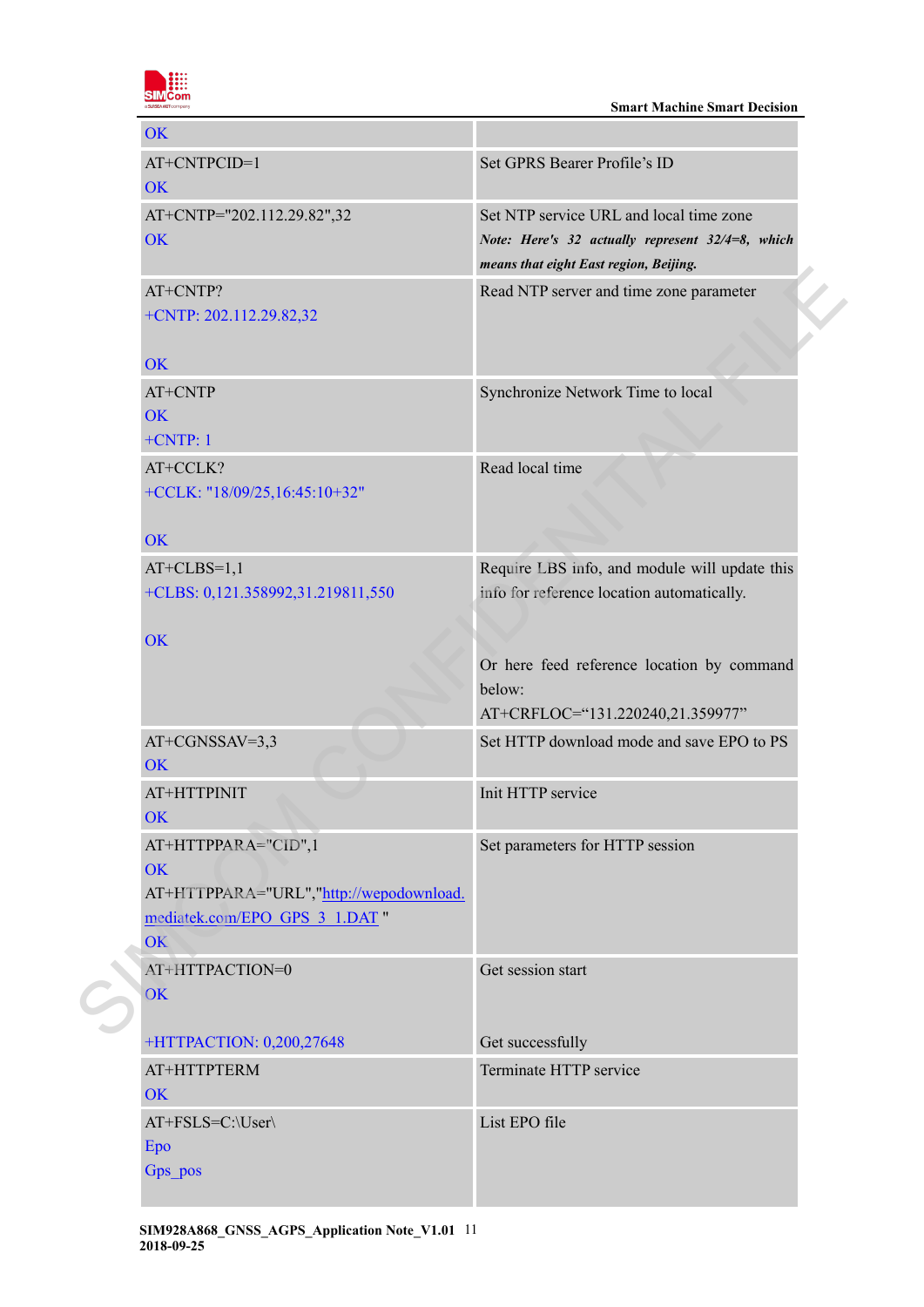

| OK                                                                                                                             |                                                          |
|--------------------------------------------------------------------------------------------------------------------------------|----------------------------------------------------------|
| $AT+CGNSCHK=3,1$<br>+CGNSCHK: 3,1,27648,64<br><b>OK</b>                                                                        | Check EPO file size and validation                       |
| $AT+CGNSPWR=1$<br>OK                                                                                                           | Power on GPS                                             |
| $AT+CGNSAID=31,1,1$<br><b>OK</b>                                                                                               | Send EPO file to GPS                                     |
| +CGNSAID: OK                                                                                                                   | EPO file has been written to GNSS buffer<br>successfully |
| AT+CGNSINF<br>+CGNSINF:<br>1,1,20180925164920.000,31.221303,121.355042<br>$,71.900, 0.00, 45.1, 1, 1.0, 1.3, 0.8, 10, 10, 36,$ | Read GPS location data                                   |

**OK** 

SIMCOM CONFILM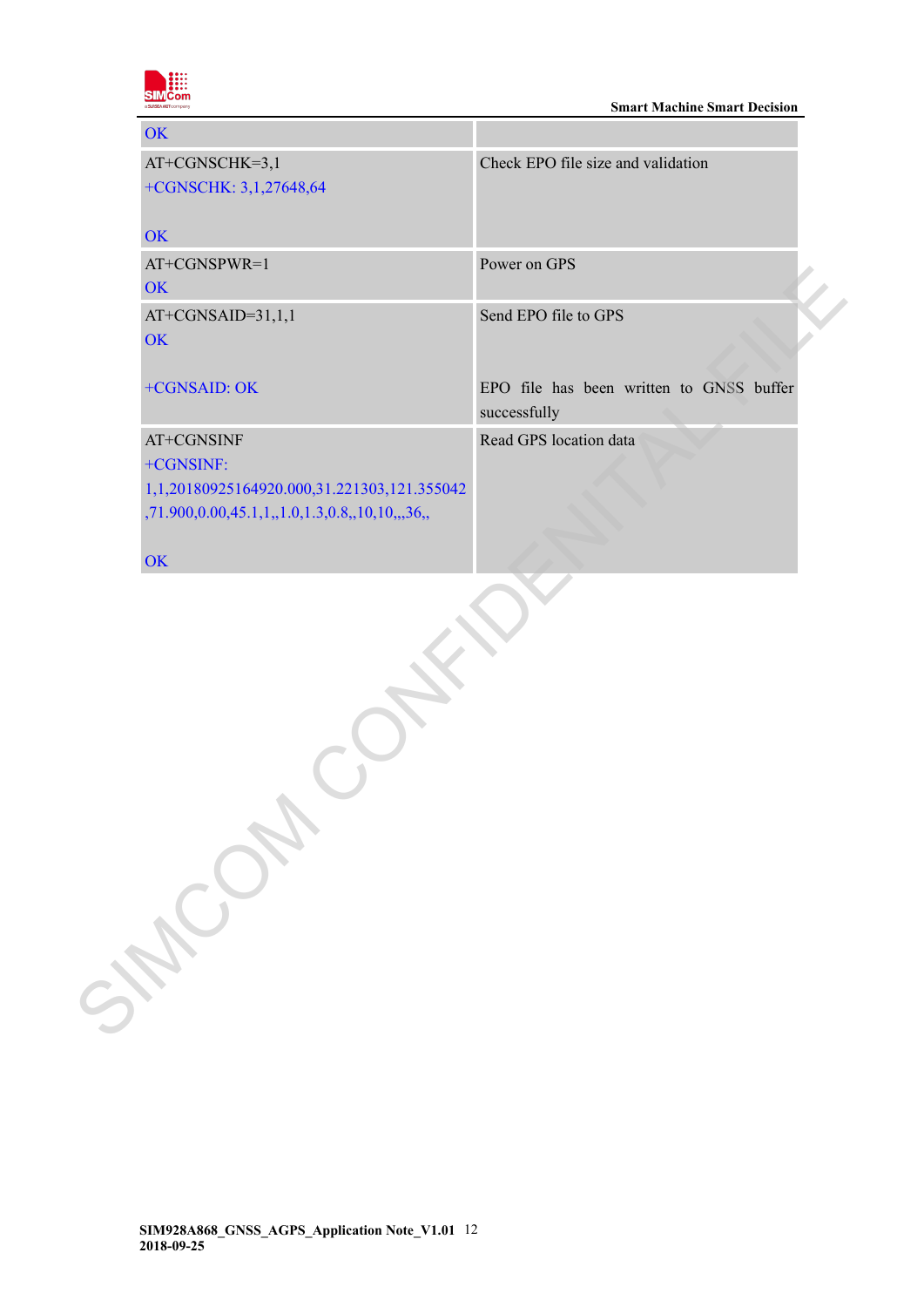

# <span id="page-11-0"></span>**Appendix**

# <span id="page-11-1"></span>**A Related documents**

| <b>SN</b> | Document name                               | <b>Remark</b> |  |
|-----------|---------------------------------------------|---------------|--|
| $[1]$     | SIM800 Series AT Command Manual             |               |  |
| $[2]$     | SIM800 Series GSM Location Application Note |               |  |
| $[3]$     | SIM868 GNSS Application Note                |               |  |
| [4]       | SIM868 NMEA Message Specification           |               |  |

### <span id="page-11-2"></span>**B Terms and Abbreviations**

| [T]   |                     | STIVIOUU SCHES AT COMMITATIO MANUAH         |
|-------|---------------------|---------------------------------------------|
| $[2]$ |                     | SIM800 Series_GSM Location_Application Note |
| $[3]$ |                     | SIM868 GNSS_Application Note                |
| $[4]$ |                     | SIM868 NMEA Message Specification           |
| B     |                     | <b>Terms and Abbreviations</b>              |
|       | <b>Abbreviation</b> | <b>Definition</b>                           |
|       | <b>APN</b>          | <b>Access Point Name</b>                    |
|       | <b>URC</b>          | <b>Unsolicited Result Code</b>              |
|       | <b>FTP</b>          | <b>File Transfer Protocol</b>               |
|       | <b>GGA</b>          | Global Positioning System Fixed Data        |
|       | <b>GLL</b>          | Geographic Position - Latitude/Longitude    |
|       | <b>GNSS</b>         | Global Navigation Satellite System          |
|       | <b>GPS</b>          | Global Positioning System                   |
|       | <b>AGPS</b>         | <b>Assisted GPS</b>                         |
|       | <b>DGPS</b>         | Differential Global Positioning System      |
|       | <b>GPRS</b>         | General Packet Radio Service                |
|       | <b>GSA</b>          | <b>GNSS DOP and Active Satellites</b>       |
|       | <b>GSV</b>          | <b>GNSS</b> Satellites in View              |
|       | <b>HPA</b>          | Horizontal Position Accuracy                |
|       | <b>VPA</b>          | <b>Vertical Position Accuracy</b>           |
|       | GEO-Fence           | A geographic area                           |
|       | <b>HDOP</b>         | Horizontal Dilution of Precision            |
|       | <b>HTTP</b>         | <b>Hypertext Transfer Protocol</b>          |
|       | <b>NMEA</b>         | National Marine Electronics Association     |
|       | <b>PDOP</b>         | Position Dilution of Precision              |
|       | <b>PDP</b>          | Packet Data Protocol                        |
|       | <b>RMC</b>          | Recommended Minimum Specific GNSS Data      |
|       | <b>VDOP</b>         | Vertical Dilution of Precision              |
|       | <b>VTG</b>          | Course Over Ground and Ground Speed         |
|       | <b>ZDA</b>          | Time & Date                                 |